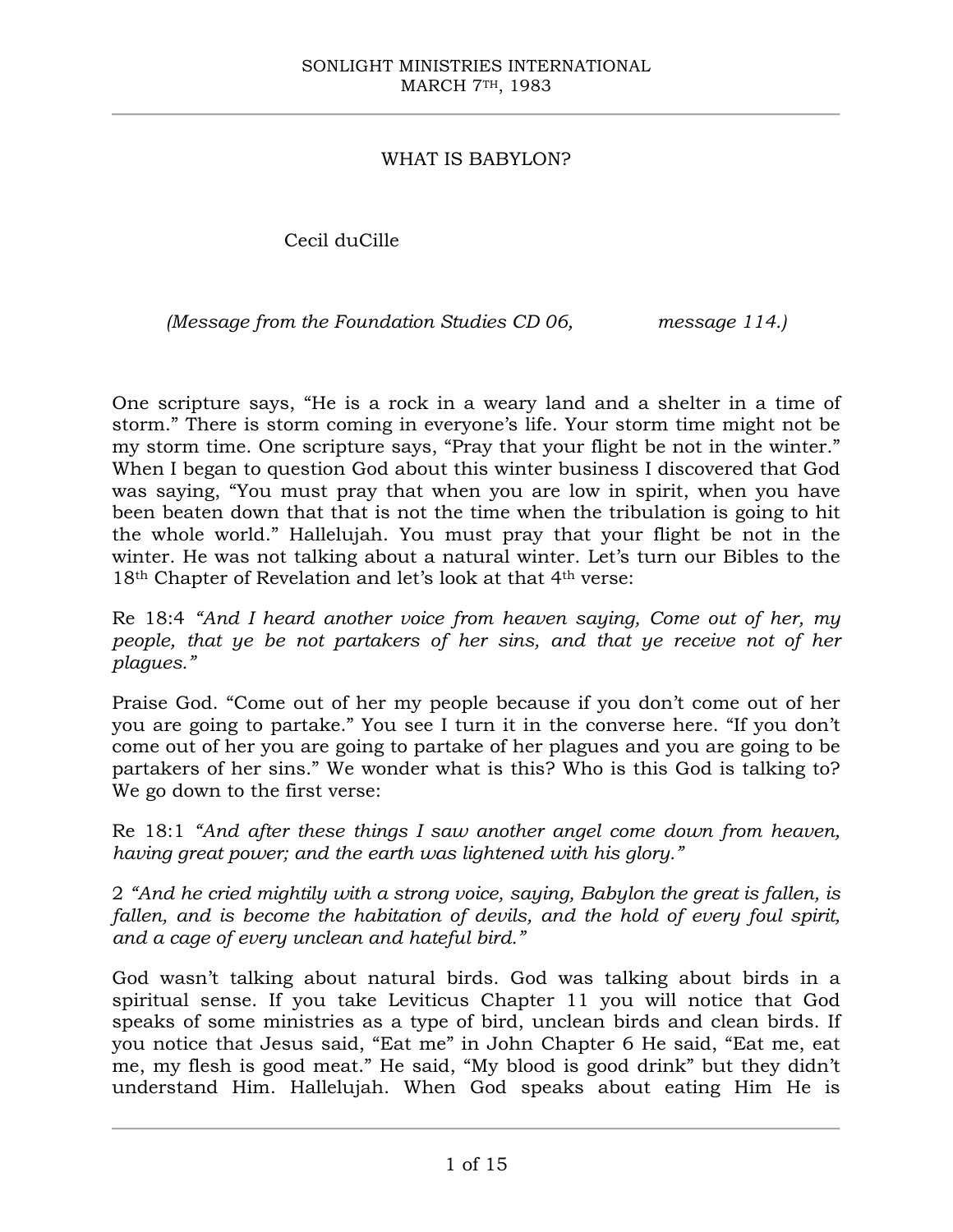speaking about becoming one with Him. **YOU KNOW THE THINGS YOU EAT YOU BECOME ONE, OR THE THINGS BECOME ONE WITH YOU**. Oh praise God. Not because you eat a lot of chicken you start squawking, it just wouldn't make you squawk no matter how much of it you eat. Hallelujah.

So you can understand that God then uses words like He uses Jerusalem, He uses Babylon. It does not mean that Babylon that place way back down there that was destroyed so many many years ago. Do you know there is no Babylon now? Do you know where was Babylon? Bagdad, the city of Bagdad in Iraq. Babylon Ishtar gate is there, or do you want me to speak it in English, Easter gate is there. Hallelujah. All of the trappings of Babylon are still in ruins there. So you can take a trip down to the East if they are not fighting down there and you can go and look at these places for yourself.

But God is saying "Come out of Babylon" and there is no Babylon around here – is there? But praise be to God, you have to understand what He is talking about. Let's go to the 17th Chapter and we see a situation here:

Re 17:1 "And there came one of the seven angels which had the seven vials (that is the judgment, the wrath of God – the seven wraths of God)*, and talked with me, saying unto me, Come hither* (here)*; I will shew unto thee the judgment of the great whore that sitteth upon many waters:"*

2 *"With whom the kings of the earth have committed fornication, and the inhabitants of the earth have been made drunk with the wine of her fornication."*

3 *"So he carried me away in the spirit into the wilderness: and I saw a woman sit upon a scarlet coloured beast, full of names of blasphemy, having seven heads and ten horns."*

4 *"And the woman was arrayed in purple and scarlet colour, and decked with gold and precious stones and pearls, having a golden cup in her hand full of abominations and filthiness of her fornication:"* 

5 *"And upon her forehead was a name written, MYSTERY, BABYLON THE GREAT, THE MOTHER OF HARLOTS AND ABOMINATIONS OF THE EARTH."*

6 *"And I saw the woman drunken with the blood of the saints, and with the blood of the martyrs of Jesus: and when I saw her, I wondered with great admiration."*

7 *"And the angel said unto me, Wherefore didst thou marvel? I will tell thee the mystery of the woman, and of the beast that carrieth her, which hath the seven heads and ten horns."*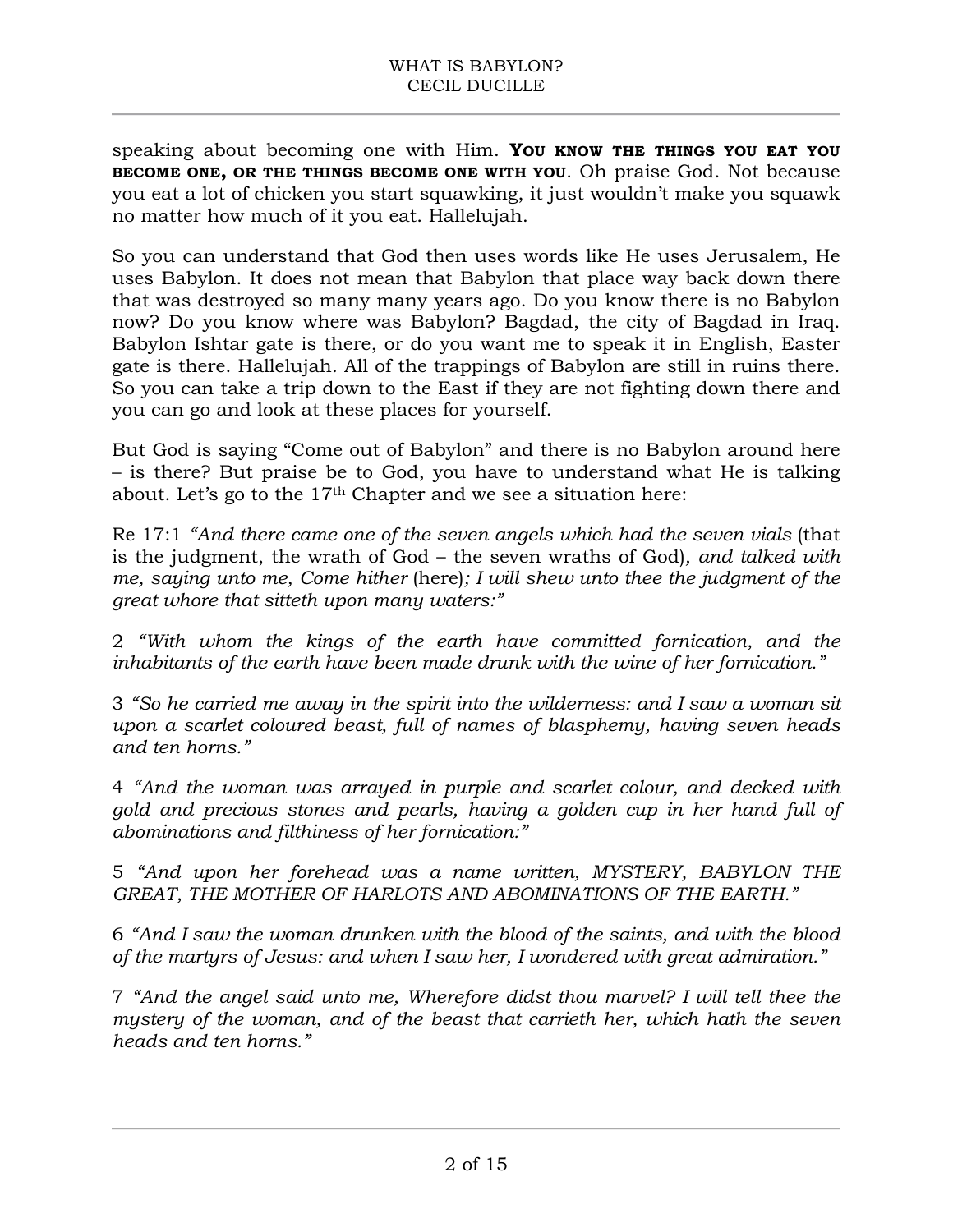8 *"The beast that thou sawest was, and is not; and shall ascend out of the*  bottomless pit, and go into perdition: and they that dwell on the earth shall *wonder, whose names were not written in the book of life from the foundation of the world, when they behold the beast that was, and is not, and yet is."*

Now all this is mystery and therefore we need some explanation as to what is God talking about anyhow? Why would this have any significance to us? First of all the word woman in scripture means a church. The word beast with seven heads and ten horns means a coming together of nations, a kingdom. So we are talking about a woman riding a beast, therefore we are talking about a church riding a world kingdom. Hallelujah. Now that gets interesting because we are involved. Once it is involved with the church we have become involved because we are talking about a church riding a world kingdom. But something peculiar here, it is that the church who is controlling the world because she is riding the beast, she is on top of him, she is getting a free ride. God said that THIS church had relationships with all the world system so it is a world church, it is not just an ordinary church. So we find that today there is a move to bring all the churches into one.

Do you think they are going to succeed? You think they are going to succeed? Why do you think they are going to succeed? Hallelujah. Amen. You know more than I do. Praise be to God. Yes. We think they are going to succeed not because they have already, although they have, but because we believe the Bible. The word of God says that we are going to have a one world church and this one world church will be a universal thing. It will be something that is involved with the different kings of the world.

So you say, "Boy, just let me get out of them churches fast."

"Let me just get away from these churches very fast."

Do you think that would help? It would help if you get the churches out of your system because I have seen many people run out of churches and say, "Boy – that is Babylon out there." But they had Babylon in here....

So you notice that it said that she had it on her forehead and that has a meaning. Now if you want to know what the forehead means let us go to a few more scriptures. If you turn to Revelation Chapter 7 you see that somebody was going to get marked on his forehead but the mark on his forehead was going to deliver him.

Re 7:2 *"And I saw another angel ascending from the east, having the seal of the living God: and he cried with a loud voice to the four angels, to whom it was given to hurt the earth and the sea,"*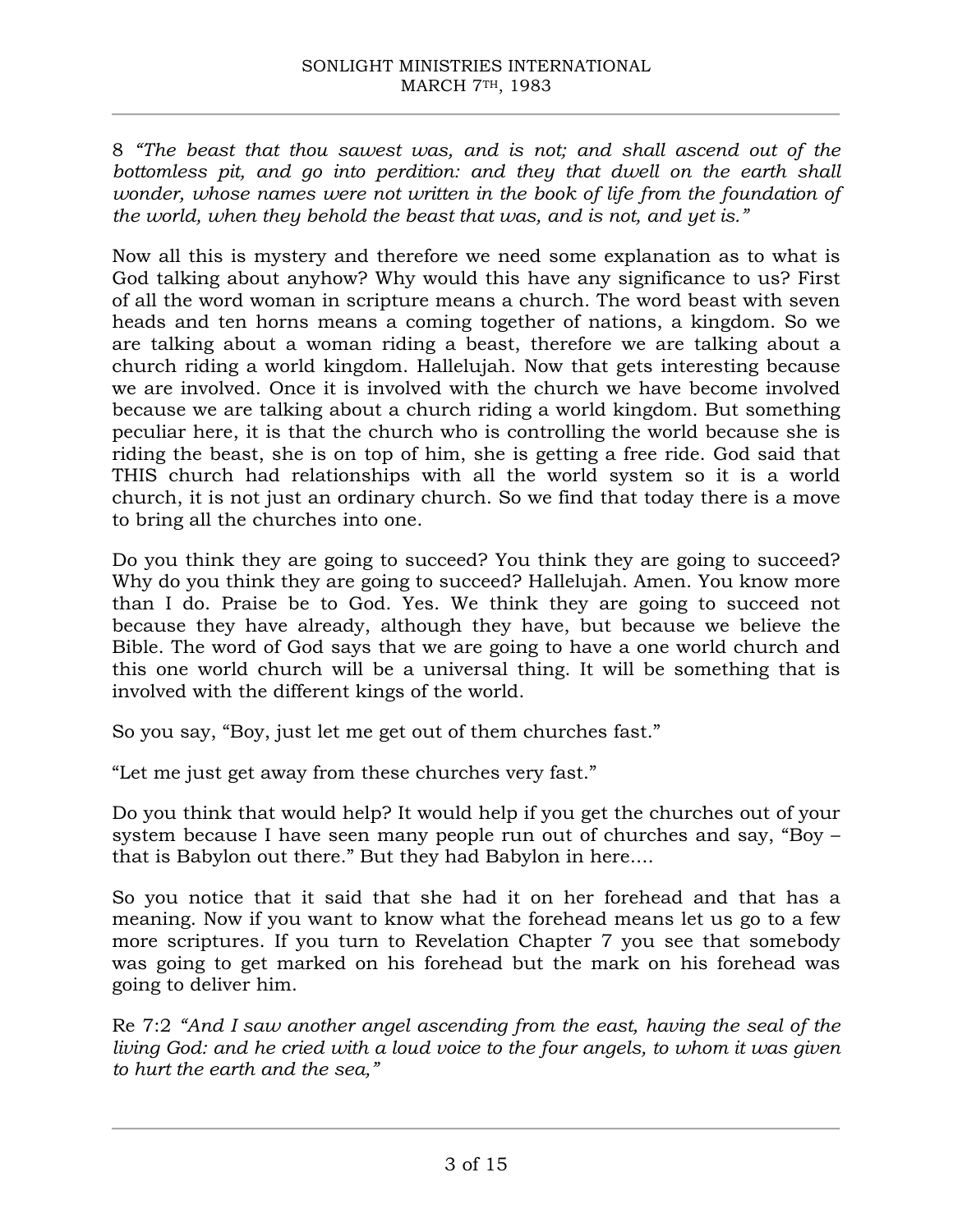3 *"Saying, Hurt not the earth, neither the sea, nor the trees, till we have sealed the servants of our God in their foreheads."*

So that means that before any destruction comes, before any judgment falls upon the world, God is sealing His people in their foreheads. **SO WHAT IS THE MEANING OF THE FOREHEAD?** I'll tell you. **IT IS YOUR MIND**. It is your mind and I'll give you a proof to that if you turn your Bible with me to Hebrews 8 you will see that the place that you are going to get God sealing you is in your mind.

He 8:10 *"For this is the covenant that I will make with the house of Israel after those days, saith the Lord; I will put my laws into their mind, and write them in their hearts: and I will be to them a God, and they shall be to me a people:"*

So it is the mind that gets bombarded either by Satan or by God. Let's turn again then and see what Satan is doing while God is marking people in their minds what Satan is doing. If you get around to Chapter 13 of Revelation you see something happen here.

Re 13:16 *"And he causeth all, both small and great, rich and poor, free and bond, to receive a mark in their right hand, or in their foreheads:"*

Their right hand or their forehead: the right hand represents my works and the right hand also represents the spirit. So in my spiritual works if I work for the devil I am marked and if I give my mind to the devil I am marked in my forehead.

Re 13:17 *"And that no man might buy or sell, save he that had the mark, or the name of the beast, or the number of his name."*

Okay, we don't know what the mark is. Let's say we don't know what the mark is. We don't know what the number of the name is, but we know what the name is. Do you get it? We know what the name is, name is nature. Amen. When you call a boy a nickname it is because of something that he does, you call him by that name. Amen. Praise God. We see then that while God is marking people in their foreheads with His word, it is the word of God that is going to mark you in your forehead, in your mind – that the devil is outside there marking, busily marking people in their minds. So the battle today is for what? For the mind! So we have to begin to get our thinking unto God, unto the things of God because **WHEN GOD SAYS, "COME OUT OF BABYLON" HE MEANS MORE THAT YOU SHOULD GET THE BABYLON OUT OF YOU SPIRITUALLY SPEAKING**.

We were involved in the things of the world, in the things of Babylon – then we want to find out what is Babylon. What is Babylon?

I am going to make a little drawing here for you that you might understand what Babylon is. Just after Noah, Noah had a grandson, Noah had three sons, Shem, Ham, Japheth. From Ham he had a son named Cush and Cush had a son named Nimrod and this man began to say he is the son of God so they called him Bel, that is Hebrew. Then he built the tower of Babel, notice "bel", that is the root. Then he built the city of Babylon. See how words are developed from Bel you get Babel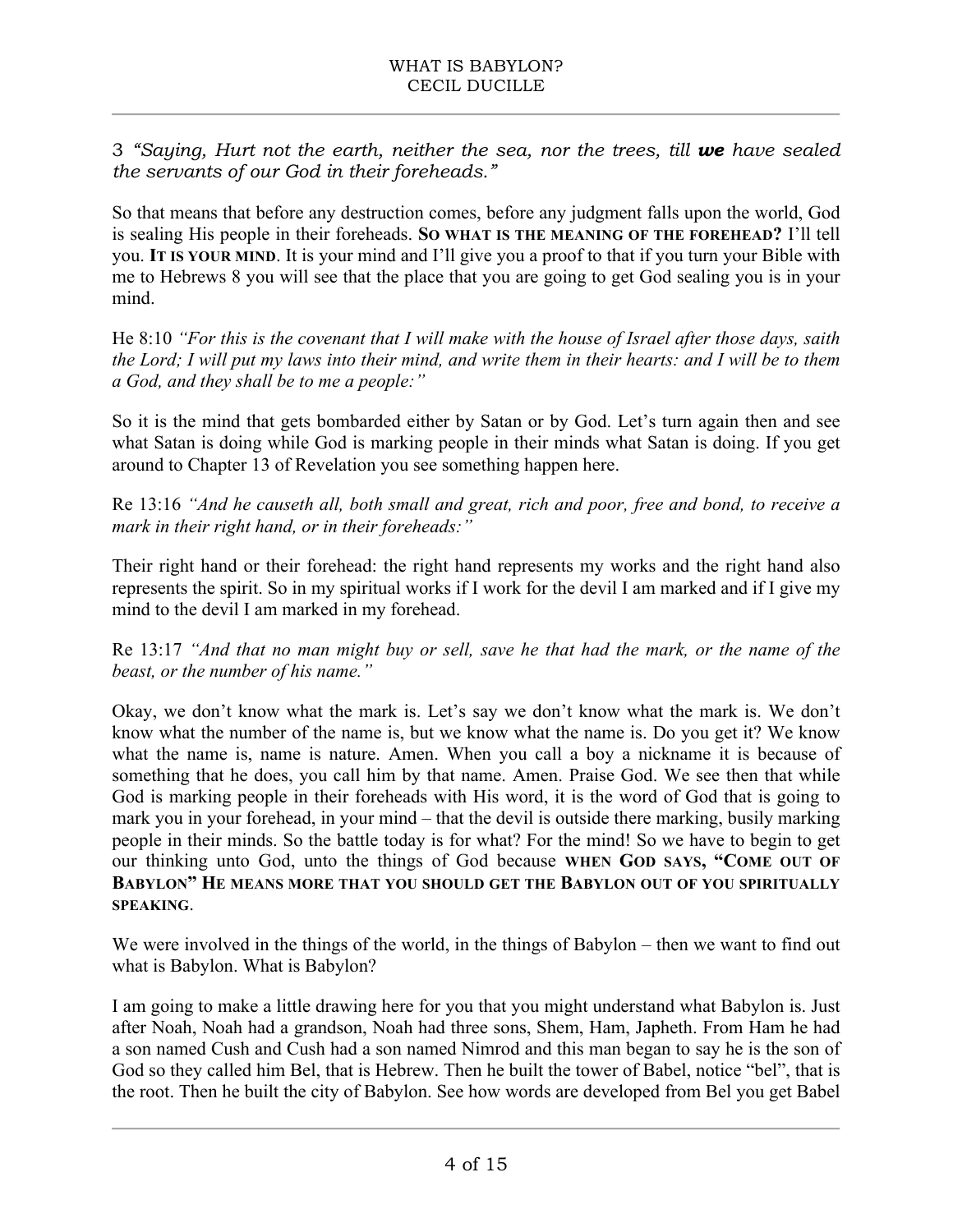and you get Babylon. Now you have the Latin for this word which is bellum and that means war. Bellum/war – "bel"- you see that? Then you have (English now) Bellicous – warlike – bellicous. Then you have re-"bel" again. See rebel, the end of it is lion but that has nothing to do with the word – rebellion. So you have the English here says rebellion and that is the abomination of desolation.

> Nimrod/**Bel** Ba**bel** Ba**byl**on/city **Bel**lum/war **Bel**licous/warlike Re**bel** Re**bel**lion/abomination of desolation

Let's go into that. Do you remember a scripture that said, "When ye shall see the abomination of desolation standing in the church then you know that we are at the end of time – you must get out." Let's go back into the abomination of desolation in Daniel:

> Abomination  $=$  sin Desolation  $=$  destruction  $Transgression = sin against God$

You see, abomination means sin and desolation means destruction. So if God says the abomination of desolation He is talking about a sin that is going to destroy the world. Let's go back into Daniel and we find this scripture which tells us exactly that this is it. If you take Daniel Chapter 8:

Dan 8:13 *"Then I heard one saint speaking, and another saint said unto that certain saint which spake, How long shall be the vision concerning the daily sacrifice, and the transgression of desolation..."*

So you see it is not just a sin but it is a transgression against God. So the abomination is a transgression that man is going to transgress against God so badly that it is going to destroy the world. Now the desolation, let's look over in the same 8<sup>th</sup> Chapter.

Dan 8:23 *"And in the latter time..."*

We are talking about our time. Whenever the Bible talks about the latter time it is talking about our time in which we live. The reason is that the age must end in the 2000 and it is now 1983+. Okay. Did you get that? Nobody gets the +? It is not 1983 because they made a mistake when they were making the calendar so it is 1983 + from 5 to 20. In other words some brothers say it is 5 and some say it is 12, some say it is 10, some say it is as much as 20. So we don't exactly know how many years mistake was made in the counting after the death of Jesus Christ but what we all agree on is that the calendar we have is wrong, so it is not 1983.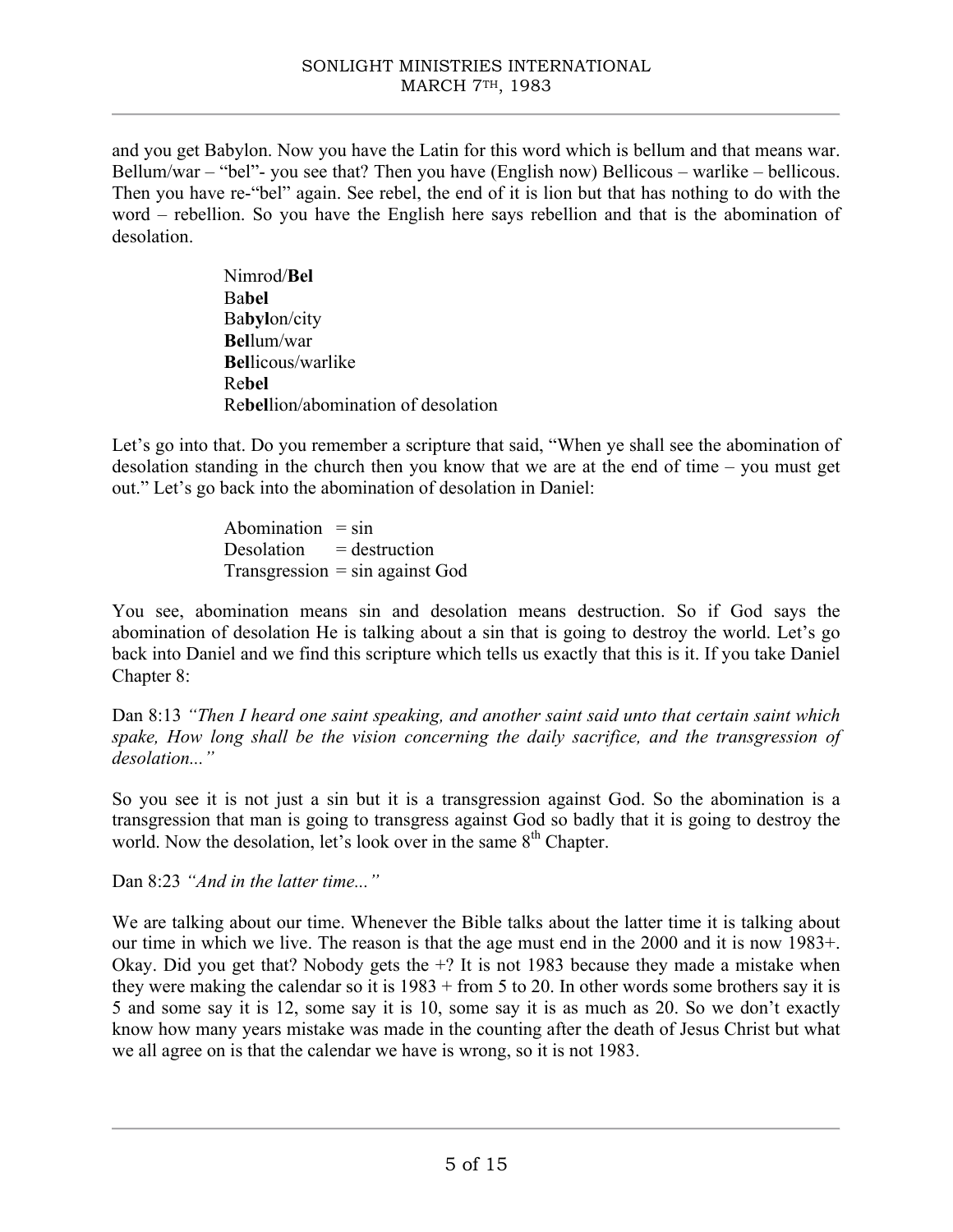Now we then have not many years left before the end of the age so whatever God is doing to wind up humanity, to bring humanity into that perfect man to be like Jesus Christ before the  $7<sup>th</sup>$ day dawns, then God has to do it within this period of time which is left to us. That means all of us sitting here tonight have a chance if no accidents to see the end of the age and the coming of Jesus Christ. Now my spirit tells me that it is much much nearer. My spirit tells me that within a couple of years things will start to pop around here, but that is what my spirit says and I can be wrong, I have been wrong before. Amen. I have been wrong before so I warn you.

Dan 8:23 *"And in the latter time of their kingdom, when the transgressors are come to the full, a king of fierce countenance, and understanding dark sentences, shall stand up."*

I want to skip a little bit here.

Dan 8:25 *"And through his policy also he shall cause craft to prosper in his hand; and he shall magnify himself in his heart, and by peace shall destroy many: he shall also stand up against*  (Jesus) *the Prince of princes; but he shall be broken without hand."* 

So we are talking here about the abomination. Let's go back on to Chapter 9 and see if we can find anything more in Chapter 9.

Dan 9:27 *"And he shall confirm the covenant with many for one week: and in the midst of the week he shall cause the sacrifice and the oblation to cease, and for the overspreading of abominations he shall make it desolate..."*

Do you understand? Sin and transgressions and abominations are going to get so much, it is going to overspread everything. Of course we are seeing what is happening right now. You know what I mean? The thing has gone even into the church.

Dan 9:27 *"...he shall make it desolate, even until the consummation, and that determined shall be poured upon the desolate."*

So God is saying it is going to be destruction on top of destruction. Of course we have the promise of God that God is preserving His people, so therefore as we look at the situation we are asking ourselves: "What is this Babylon that God says we must come out of?" You see, "bel" therefore, Baal, Babel, Bellum, Bellicous, Rebellion, the nature of Bel. Do you see what I am saying? Rebellion is the nature of Bel. I have never seen more rebellion than today. You know we used to say the young people are in rebellion, but it is not the young people any more. The young people don't make the shows that are on the television. The young people don't make all those Triple XXX Rated things that they are showing at midnight. Amen. The young people don't even do half of what the things that are coming out of the older people who are really making money off of these things.

I'm saying brethren that "It is hard for us to get much worse."

It is very hard, very difficult. The spirit of Bel is coming forth. You see the anti-christ is a spirit, the spirit that works in the children of disobedience and that spirit is what God is talking about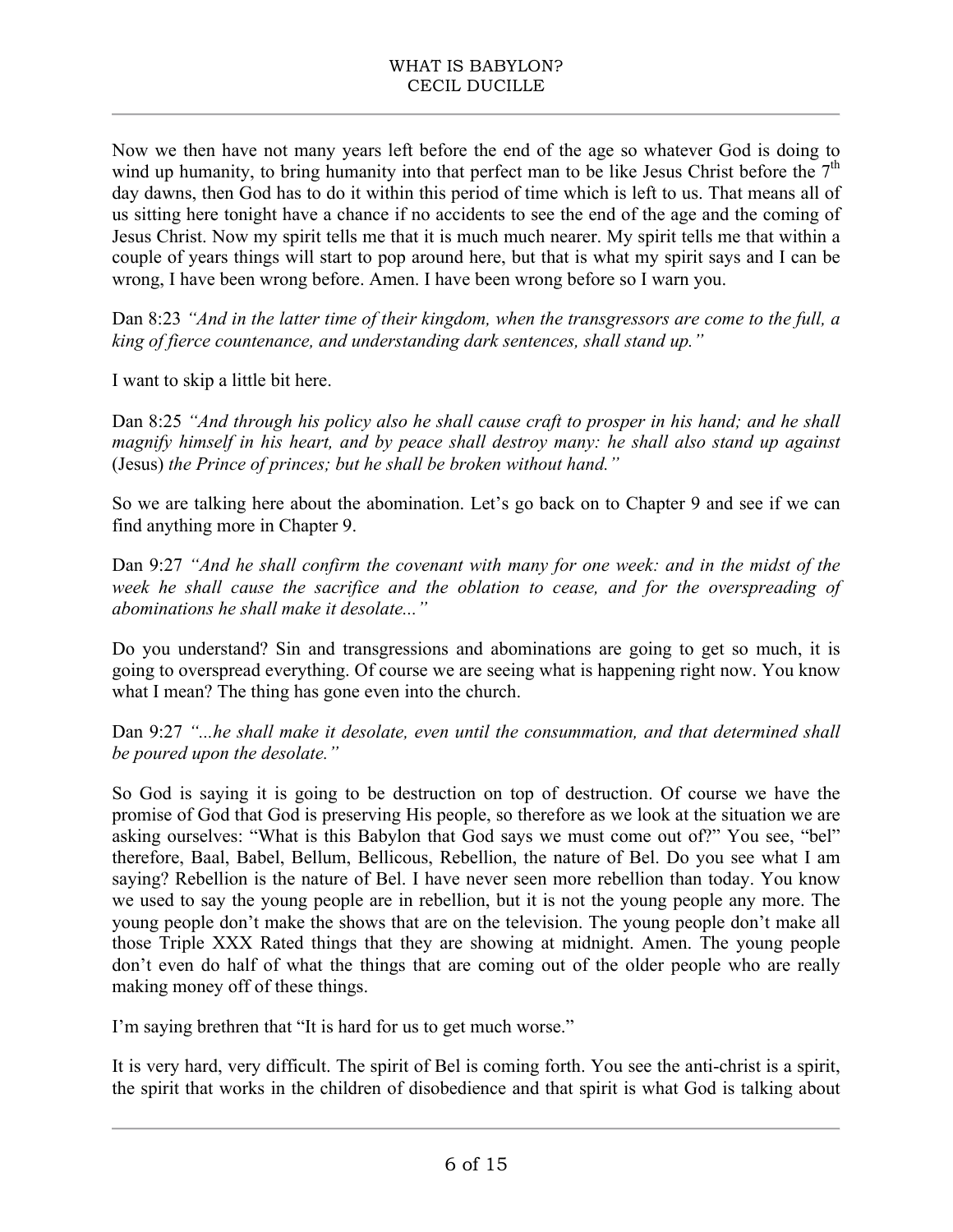that seals people in their foreheads. Once the mind is dwelling in a certain realm you are in a condition where Satan can just put his mind over you.

Ask your children what happened at school – they have to submit to the norm of what is going on at school or else they will be outcasts. Amen.

I remember a teacher that began to heckle a girl in class and caused the rest of the class just to laugh her to scorn because she refused to submit to certain things that they were teaching, what they call education but which is nothing but demonism in their sex education. Do you see what I mean. Praise be to God. We see there the spirit of rebellion come forth in the school system because the school system is trying to demonize the children. They say you mustn't have Bible reading in school, you must not have prayers in school, you mustn't sing those glorious songs of the Lord which we used to sing in the morning in school before we go to our classes. They say you mustn't do that here but do you know what I have seen them do? They have shows that they bring in witches, they bring in witches in the school to make shows to the children. Can you understand that?

Now it is hard to understand but if you look at it that the abomination is increasing and the rebellion against God is increasing. Do you know what the rebellion says?

It says, "We don't want Jesus Christ to reign over us."

Man alive. I tell you I heard a man on the radio on a talk show and he just cussed those wretched Christians for wanting to control their lives. How dare these Christians to go out there and to vote and to vote against them. You know what I mean. They just cursed Christianity. They cursed God. They don't want God to reign over them – but that is not bad – it is bad enough but not too bad. Do you know what? They don't know God.

But what do you think about the church not wanting Jesus Christ to reign in the churches? You walk down the street and go to any church and tell me if it is Jesus reigning in that church or it is man or the devil sometimes. The churches refuse to have Jesus Christ to reign over them. The churches are having their thing, they are doing their thing, they are setting up their programs, they are not receiving from Jesus Christ the program that the church needs. **SO WE FIND THAT JESUS SAID THAT THE REBELLION WOULD COME IN THE CHURCH**.

But wait, turn with me your Bibles to Matthew Chapter 24 and you get back down on that  $15<sup>th</sup>$ verse.

The disciples ask Jesus, "Tell us Lord, when is the end of the age and when is the coming of Jesus Christ?"

Jesus told them, He said:

Mt 24:15 *"When ye therefore shall see the abomination of desolation..."*

Let's take it timely.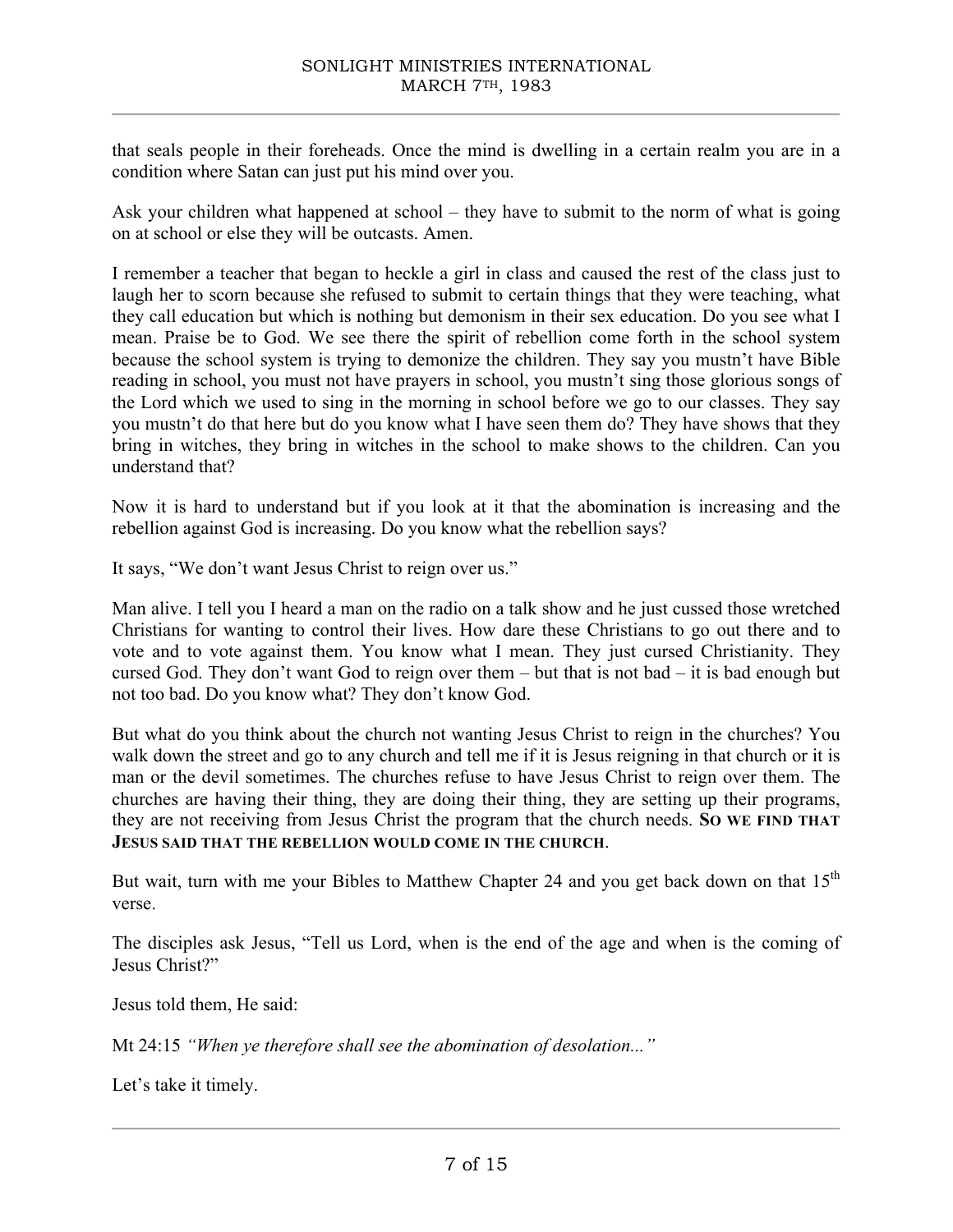Mt 24:15 *"When ye therefore shall see* (the sin, the transgression of destruction) *the abomination of desolation,* (the – definite article – the transgression of destruction) *spoken of by Daniel the prophet, stand in the holy place, (whoso readeth, let him understand:)"*

Where? **In the holy place**. Do you know what the holy place is? The holy place is three things. The holy place is your soul, your soul is a holy place, your mind. The holy place is also in the church, the church has a holy place church. You have an outer court church who doesn't care about submitting to Jesus. Do you hear me? You have an outer court church that does not care about submitting to Jesus. As a matter of a fact they don't submit to anything, they don't submit to anybody. Praise be to God. But the holy place church, **the abomination of desolation is in the holy place church**. What is that? You see what I mean? If the abomination is there then the rebellion is there. If people are submitting to somebody like the discipleship program. (I almost said like some of our eldership programs.) Because it doesn't matter what you call it, if you call it pastor, if you call it discipleship, if you call it eldership, it does not matter what you call it while you are not submitting to Jesus but you are submitting to man's order, the tradition of men.

Am I saying you must not submit to the elders? I'm not saying that. I'm saying that God has elders and that you submit to the Christ in the elders. Make sure that you are submitting to the Christ in the elders because when it comes to submitting to a man 100% that is not in my Bible. I don't mean if it is even a wife, I cannot preach to a wife and say "Submit to your husband 100%" when if the man is not submitting to Jesus, if the man is turned against God, if the man wants you to go break the bank you cannot submit to him.

You can't say, "I must submit to my husband. He puts a gun in my hand and says I must go down and hold up the bank and therefore I go."

You cannot do it. Therefore submission must have some thought of responsibility in it that you submit to Christ and when I submit to Christ I refuse to submit to anything else but Christ. Praise be to God.

So the abomination has come into the holy place church. Men are setting up themselves as THE Christ in the holy place church. Nobody is foolish enough to tell you that he is Christ. They are not telling you that, they are telling you all different kinds of names but they won't say Christ. But if you are in the place of Christ you are usurping Christ. Amen. And if you are submitting to a usurper you are submitting to Baalism because that is what it means. Rebellion against God is here.

So God said:

Mt 24:15 *"...(whoso readeth, let him understand:)"*

16 *"Then let them which be in Judaea flee into the mountains:"*

Those who are on a low plane flee up into the mountains of God into a higher spiritual realm because that place is condemned wherever that abomination of destruction is destruction will hit. I wonder if you understand it?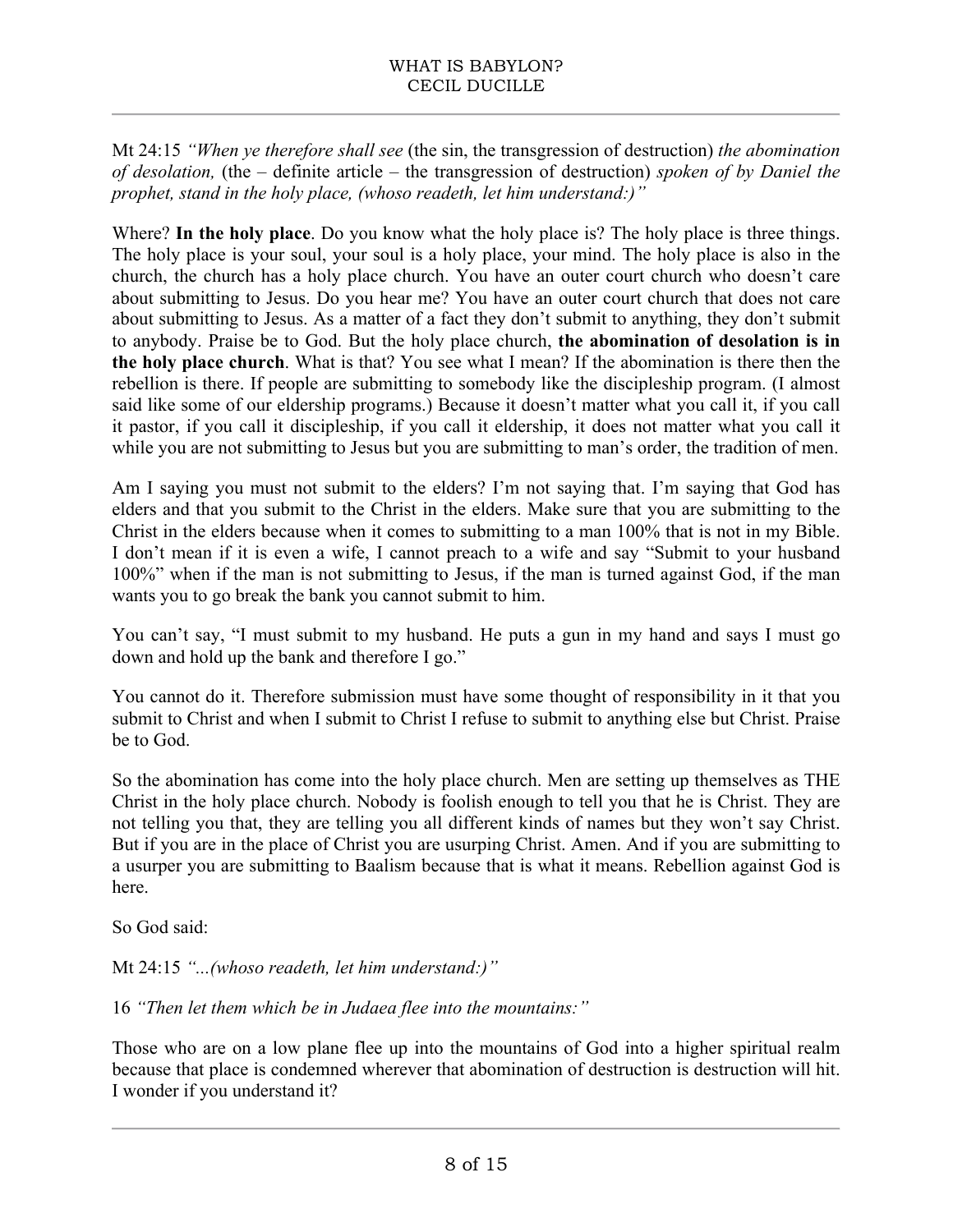So here we are talking about Babylon. We are wondering what is this? What is this thing Babylon? So God is explaining to the church what Babylon really is. What the name means to God. To God the name means rebellion against God.

God had the children of Israel under Samuel and the children of Israel were submitting to God through Samuel. Samuel was that mediator. He was in the position of Jesus Christ, the mediator between God and man.

The people came to Samuel one day and said, "Samuel, I don't want to be under this theocratic government anymore. We want a king."

Samuel said, "What?"

The people said, "Yes. We want a king like all the other nations around have their king. We want a big king too to strut before us and to go to war for us."

Samuel began to weep. Samuel went to God and said, "Oh God, they have rejected me."

God said, "No Samuel, if that is why you are weeping dry up your tears. They have not rejected you. They have rejected God."

This is the situation in all the churches today and the one world church that is coming forth will have nothing to do with God.

I never forget what happened when the World Council of Churches secretary visited Jamaica. He came on the television and they said to him, "Mr. Secretary we understand that you, the World Council of Churches is sending guns to all the rebels, revolutionary organizations all over the world."

That is perfectly in order, do you know why? Because they were rebelling against God and it was all right for them to send guns to people to rebel against their government.

He smiled and he said, "Yes it is true."

I almost went through the floor. I was shocked. I expected he was going to say, "Oh, no, no, no."

He said, "Yes, we do."

But then is that what a church is supposed to do?

He said, "Well you see, when you people were fighting Germany, when you were in the World War," he said, "the churches blessed the boys and send them off to war. The churches collected money to help the war effort and the whole nation was behind the war effort."

He said, "Didn't you think that was godly and that was all right?"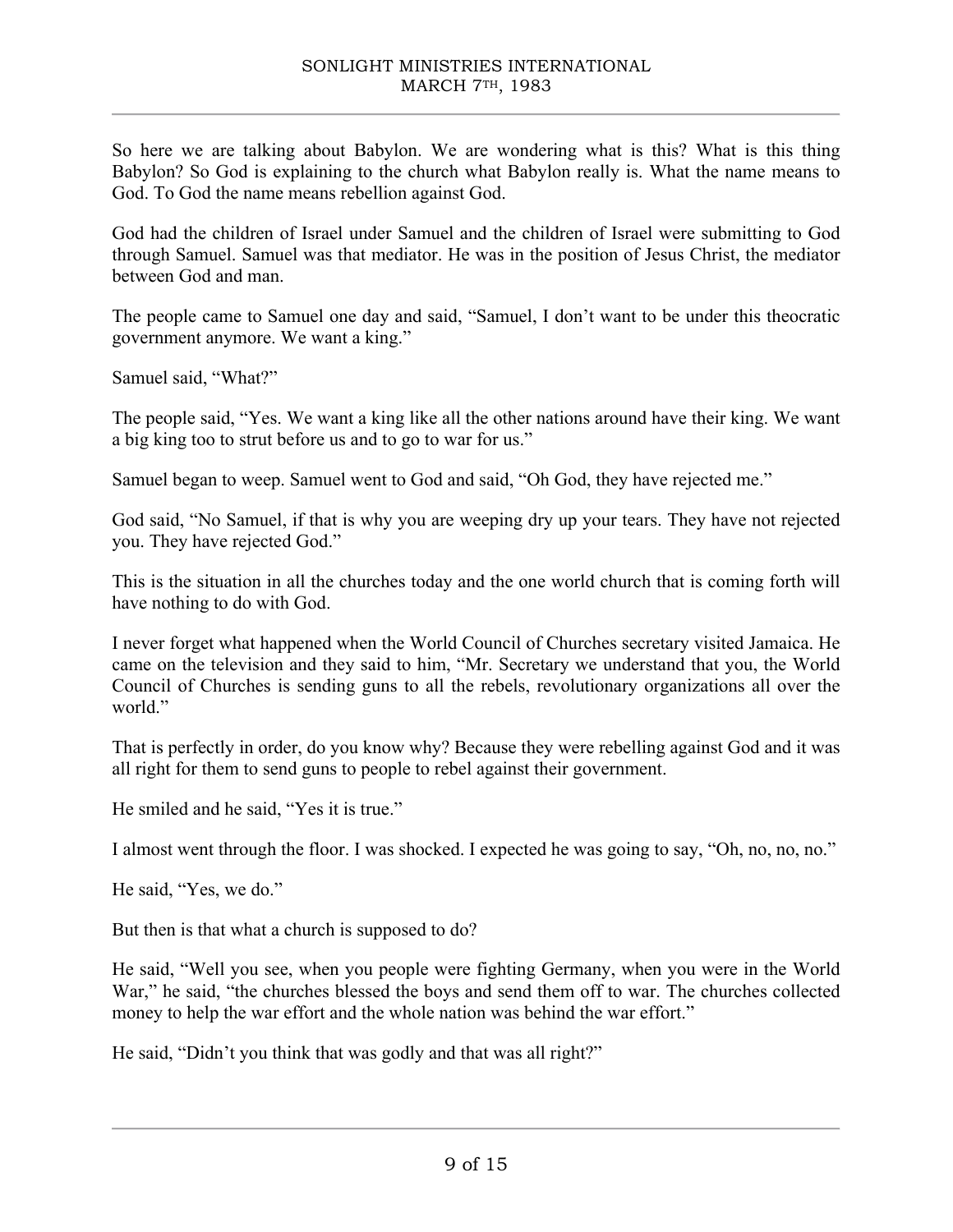He said, "Well our poor brothers have nobody to help them and they are fighting for a war for their lives so we give them guns."

That situation is exactly like what I see happening here. Here is it God called a man. God made the man a minister. God set up the man as a minister, put him in churches, get people to hear him, give him a gospel to preach. He turned around and he is a head of a Moral Majority getting people involved in Washington to send up a representative to Washington. The position of this group is not wrong.

Their position is not wrong. Where they say, "We want a righteous man in Washington to represent us." "We want somebody of God, we don't want some of those wicked men out there who are immoral and all like that."

That is perfectly all right. **But God didn't call them for that**. Any time I turn from the word of God and into Politics I have rejected what God called me for. Politics is not my business. The story is that I am not going to change the world by politics. I'm not going to change the United States by politics no matter what I do because the dye is already cast. But I can change the world by walking in Jesus. I can change the world by doing what God wants me to do. This is a fact. Somebody missed God. Somebody is failing with the things that God gives them to do. Somebody doesn't think it is enough so they add a little politics to it.

I remember when God called me. God sent me out and God said to me, "I want you to go and I want you to preach the gospel."

I said, "Okay, I'm ready Lord."

God said, "But you are not ready."

I said, "What is wrong Lord?"

He said, "You have two motives."

Now come on, motivation is a thing that drives a man, it makes him tick. Hallelujah.

God says, "You have two motives."

I said, (I know the two motives.) I didn't ask God "What is this." No, no. I said, "Lord, isn't it reasonable for a man to have a motive to pay off his debts and to look after his wife and children and keep his life going?"

He said, "Yes. But the double motive is no good out there." He said, "I will make a deal with you. I will take care of your business and you take care of mine."

You see that double motive, it didn't mean that I couldn't go out there and work and earn some money, because when I came here I go work in a roofing company, work various places. So it didn't mean that you couldn't work. But what God was saying is that "Don't use that as a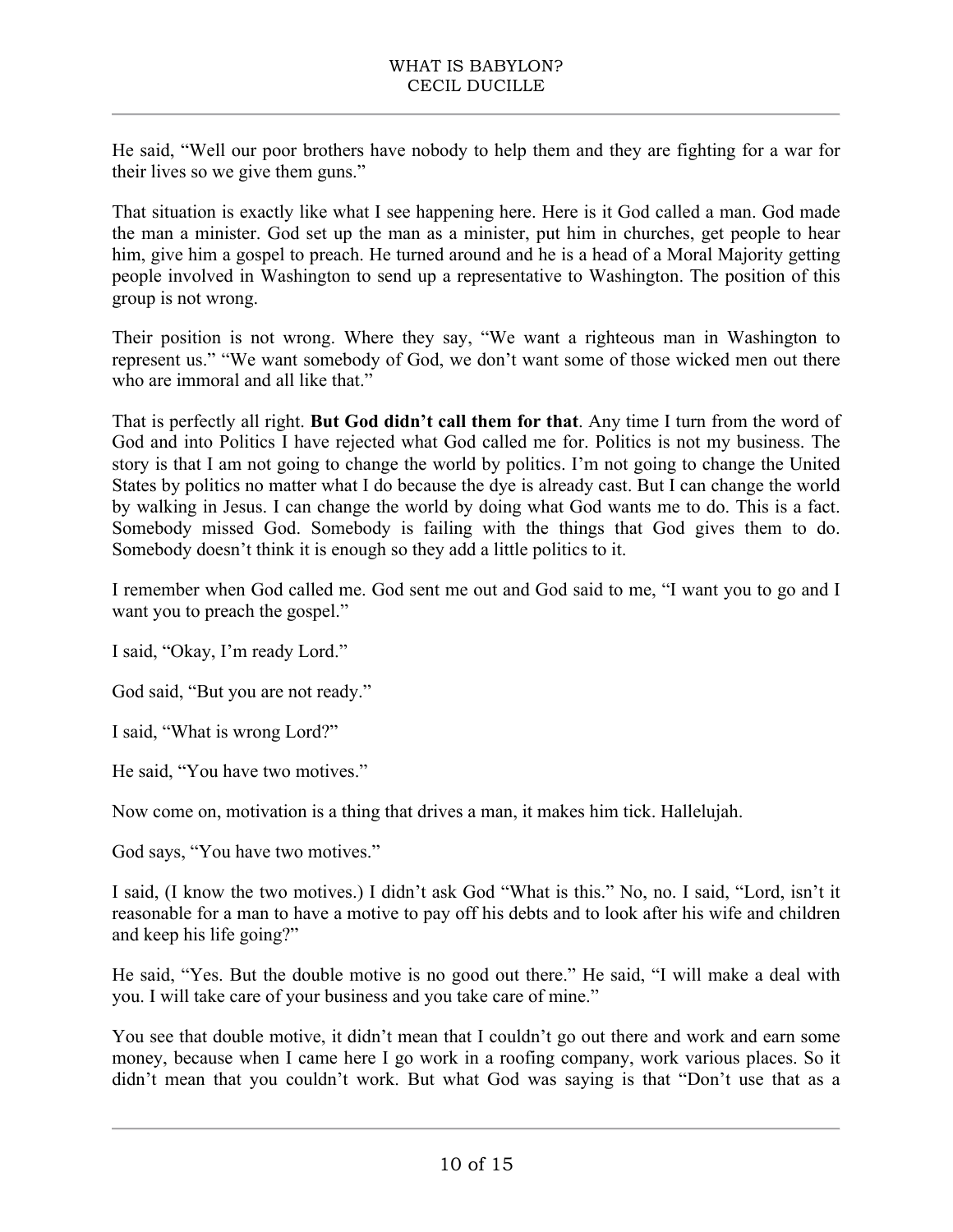motive, a driving force because you will go to a congregation and you will look at the size of the congregation and calculate how much you are going to get from them."

He said, "Forget it. I will take care of that." He said, "You take care of My business."

I never forgot that, never forgot that.

So we see one day God said to me, "When I send you I'm going to give you the gift of healing to compensate for what you have lost in not being a medical doctor."

That was another deal I made with God. God sent me out with the gift of healing and with His grace and with His blessing to do His work.

He said, "You will get more people healed in your ministry than you would have gotten as a doctor."

Praise be to God. So it has been. Do you know something? If I turn away from that which God has given me and said, "Okay God, I'm going to take a little bit of that doctor business and I'm going to take it into this hand and I'm going to take my healing in this hand. I'm going to put the two of them together so that I have all the healing power in the world." **I MISS GOD!** I miss God because God sent me to preach the gospel to heal people, not to be a doctor, a medical doctor.

Another brother over there, I know a brother who is a medical doctor and do you know what happened? God saved him. He is down in Texas near the border of Mexico. That brother is getting some mighty wonderful healings from God as a medical doctor. Do you know what his method is? People coming in to the Doctor, they come into his office to his study and he diagnose what is wrong with them first of all. He takes them into the office and he says:

"Okay, there are two ways that you can go. Your sickness is of such that if we use drugs you will have maybe a 50/50 chance of being cured." He said, "You can believe God and I will pray for you and you will get a free, a free healing."

Some of the people said, "I prefer the medicine."

Some of the people said, "Pray for me."

He is getting a very very high percentage of healing in his medical profession. Now I agree with that, because you see he wasn't called as a preacher, he was called as a doctor. When God lay a hold on him he was in practice as a Doctor and he handed over some of his medical thing to God and he has had mighty healings. He told of some boys who were in a fight and they chopped off a boy's, a part of his leg. When they brought him in he found out that a piece was missing. He asked the cops to run out back to the scene of the fight to see if they could find the piece. They found the hunk of flesh and brought it back in and he said he was putting it together and at three o'clock in the morning he realized it was hopeless because a piece was gone out of it. So he just bandaged the thing and knelt down over it and prayed and asked God Almighty to help this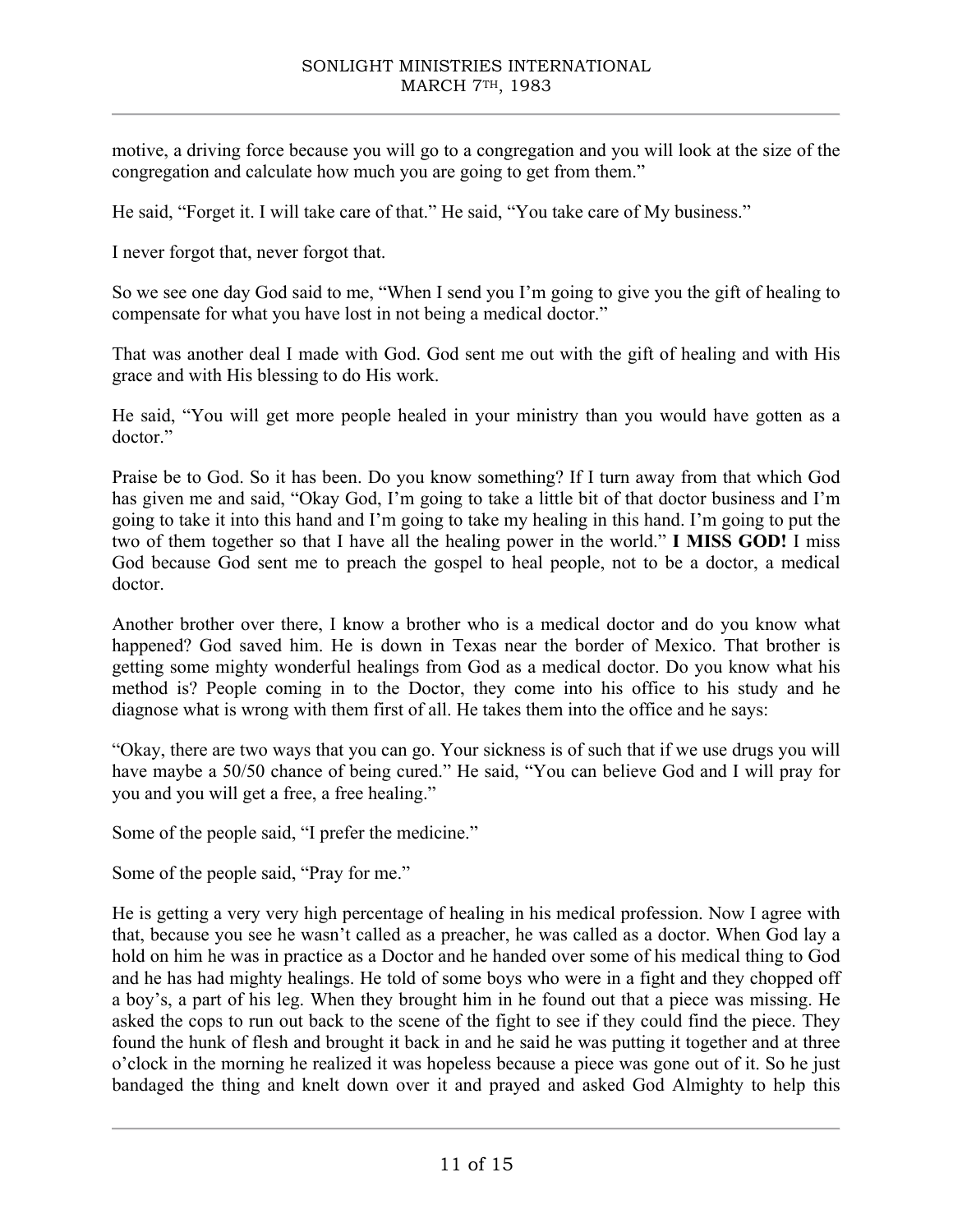young man. He said he was so tired he fell asleep. Woke up the next morning and decided to pull the bandage to see what could be done further to it. When he pulled the bandage the boy had a perfect leg, no cut, completely healed. Hallelujah.

So when we talk about Baalism in the church we are talking about a mixture of God and the devil. We are talking about men who deliberately mix the things of God with the things of Satan. Do you know something? The man Nimrod, he didn't deny God. He told the people, "You must worship God." He prepared a place for them to worship. When they came to worship he said, "Well I am the son of god." He said, "If you worship me you worship God."

Would you believe that we were in a group where this happened? Would you believe that? Right in the United States here where brother/sister would run and grab the brother by the knees and kneel down before him and say, "We worship the Christ in you." They would hold one another and bow down and worship the Christ in them.

When I asked God, "My God, what word do You have for these people?"

He told me to repeat the Lord's prayer. "Our Father Who art in heaven."

That ends it. There is Christ in this brother. There is Christ in that sister. When you worship God, when you praise and when you sing praises to God you don't sing praises to God in the sister or in the brother because we are yet limited. You are talking to God Who art in heaven. Amen. Praise God.

So Baalism is such a subtle...do you know what I mean? It is such a subtle and terrible thing that God said, "That if it were possible even the elect of God would be deceived" because the people have gone after Baal so much that we don't even know how to come to God. Amen. In our worship, in our services we are just now gaining back the knowledge of Christ and God and how to come to Christ, how to come to God.

We talk about the vision in the church. There is very little vision in the church. Where is the vision? Where is the powerful Holy Ghost movement that we have seen, that we believe in when God's power comes to the church and the gifts of the Spirit working and the vision of the Spirit in the people of God? Very little because we are tainted, we are mixed you see. Our very worship is mixed. We are going to have to come again and get that which was once delivered to the saints. Do you remember that? God said we must strive earnestly, contend earnestly for the faith that was once, once upon a time the saints had it. (Jude 1:3) Nowadays it is all mixture everywhere: this denomination, that denomination, the other denomination and the worst part – the non-denominational denomination. Oh yes.

"We are inter-denominational" the brother said, but he is another denomination.

While man rules and reigns in the business of God it is denominational. You believe it. So no matter what they do – if they don't have a name they are a nameless denomination. Amen. Once man is the head of that thing it is rebellion against God – it is Babylon.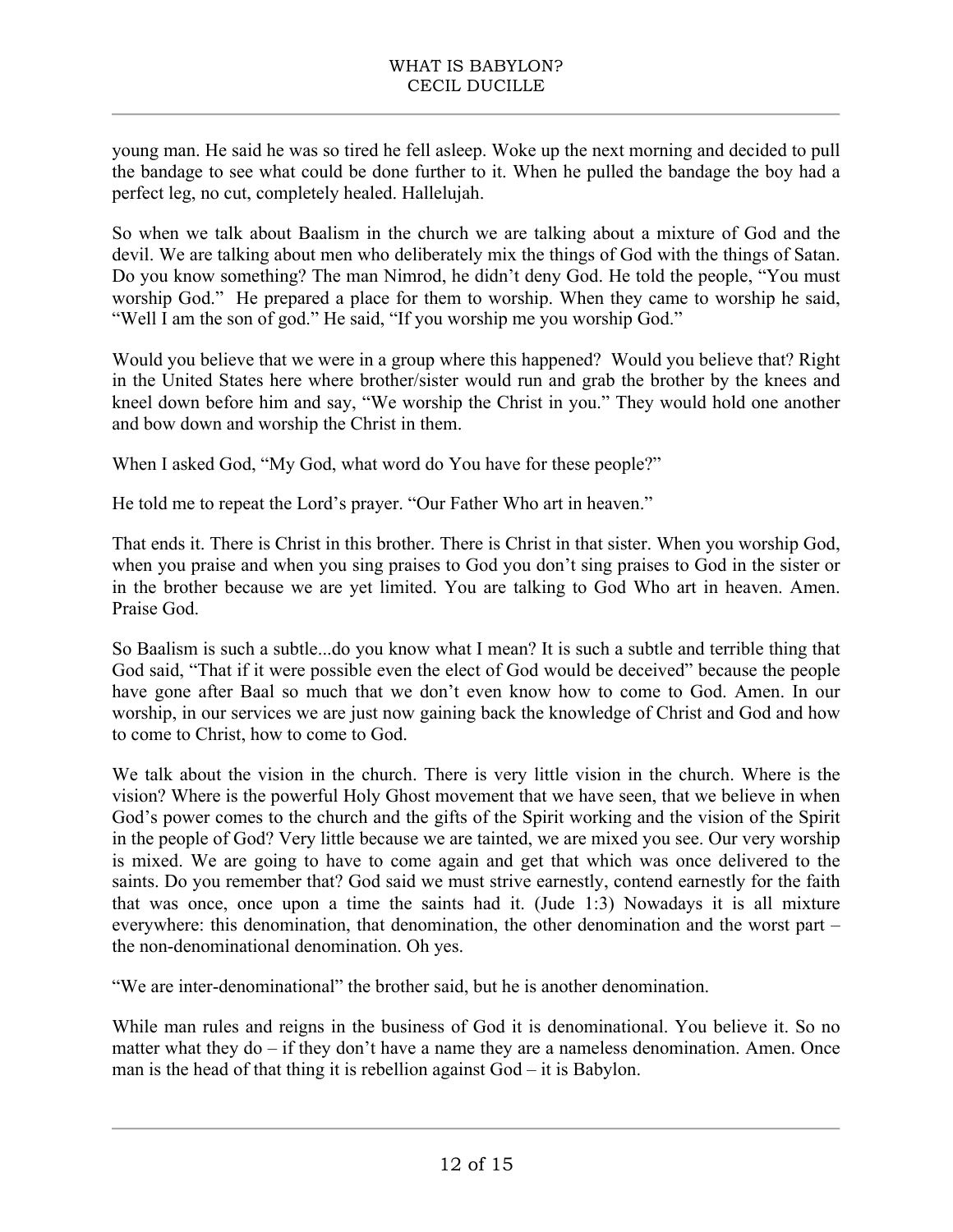Jesus Christ says, "The body of Christ by one Spirit are we baptized into one body" and this one body has a head. (1Co 12:13) Oh yes. The Head is Jesus Christ. But the heads that we saw here were seven heads and ten powerful horns. God is speaking about what is happening in the world today, right now. Right now all the churches are coming together for an ecumenical movement where they are joined together.

"Jesus Christ said that we should be one. How then will we become one if we don't join together?"

Have you ever thought of that? Here are the churches out there joining together and we say they are wrong. But should we join together? The Bible said that we should maintain the unity of the Spirit until we all come in the unity of the faith. (Eph 4:3)

You know Jesus said a word and I want to show you this word. It is in John Chapter 17 and He speaks of giving them the glory and the glory that He is giving is going to make us one. Isn't that so?

Jn 17:22 *"And the glory which thou gavest me I have given them; that they may be one, even as we are one:"*

That means that when you receive the glory of God and you receive the glory of God and you receive the glory of God you can't help being one. Let me see something now. You turn to Romans 8 and let's see what happens over there because He told the Father to give them the glory. Now in Romans 8 we see a peculiar thing here:

## Ro 8:30 *"Moreover whom he did predestinate, them he also called: and whom he called, them he also justified: and whom he justified, them he also glorified."*

Everybody in this room has been called of God. Everybody in this room has been justified of God because you accepted Jesus and He counted you sinless. Do you realize what I am saying? To be justified is to be counted of God as if you never committed a sin and God looking down from heaven now forgive every sin in this room. Let's just deal with the people in this room. I want that to soak in a little bit. God looking down from heaven forgive the sin of every human being in this building tonight. Do you know something else that He does? He glorifies you, He has put His glory in your spirit by the Holy Ghost. Do you know what that means? That means anytime you release in the spirit, anytime you get in the spirit you are in the glory of God. This glory He said is the glory that we had from the beginning. Do you know what that says? That says that you are in God because God is in you whenever you are in the spirit. Do you follow what I mean? God is saying, "You get in the spirit and you get in the glory that the glory of God is yours." The peculiar things that Jesus said to the brethren, He said, "All power is given unto me in heaven and in earth," He said, "now I give you that power. Go preach the gospel." But sometimes we preach with less than that power. Sometimes we live with less than that power, it doesn't mean we don't have it, it is in your spirit.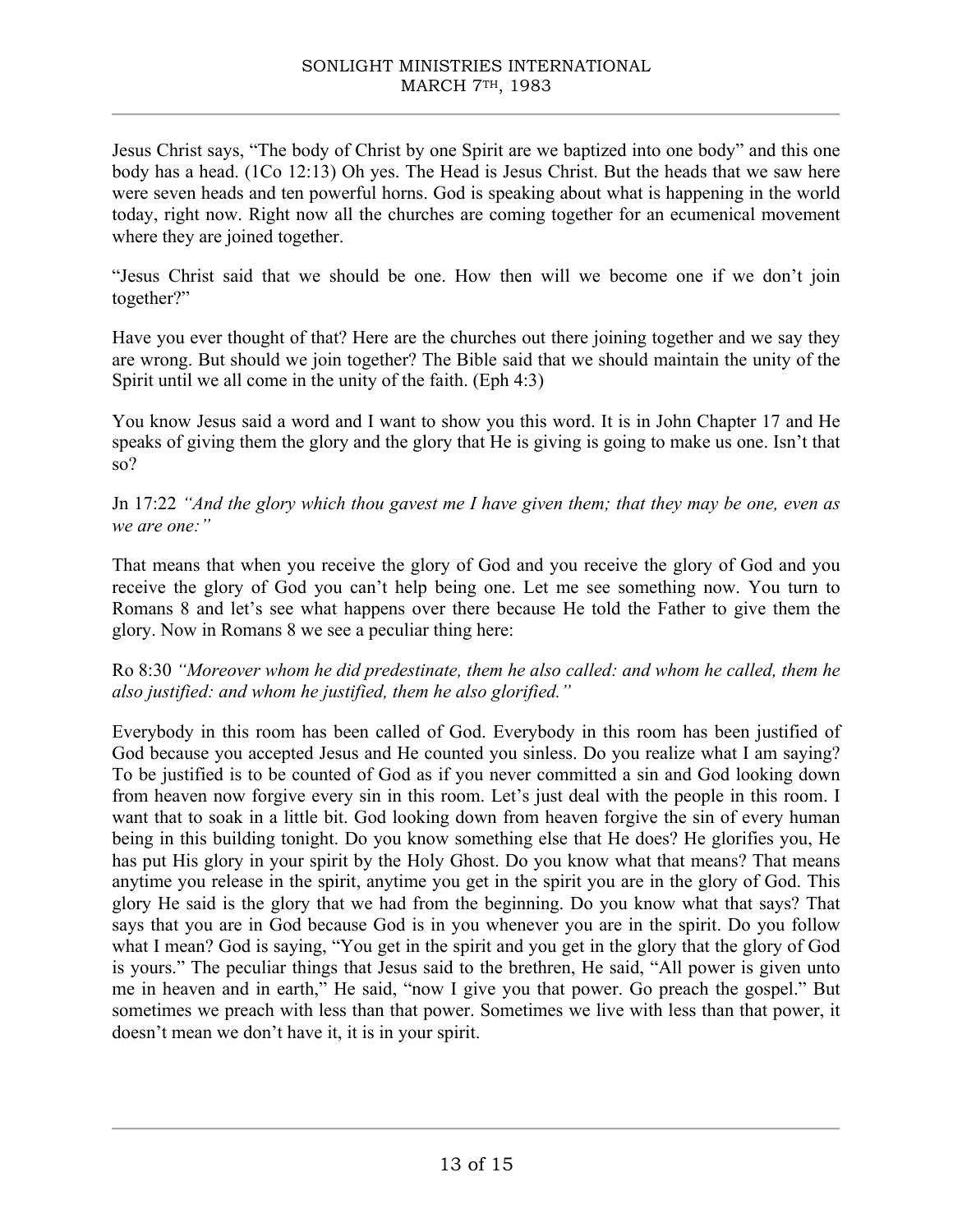God wants us to so believe God that we bring that which is in the spirit into the natural, so He said, "Pray, Our Father Who art in heaven, hallowed be Thy name, Thy kingdom come, Thy will be done in earth (in the visible world) as it is in heaven."

Let God arise, let His power be manifested, His glory, His headship be manifested in my life in this visible world as it is in heaven. That is the glory. He said that when you get the glory and you get the glory all of a sudden you will discover that you are one. You are one so you don't need joining anything. You can't join God because you are already one.

Now there is a problem that sometimes we can't get the glory out of our spirits to come into our souls. In other words my conscious mind remains unfruitful though the glory of God is in my spirit shut up. Therefore I must find a mode of release – do you know why? Unless that glory comes into my soul I will not get rid of the Babylon, the rebellion against God that is within the soul nature.

I want to show you how the mind rebels against God sometimes without your noticing it. Your mind rebels against God, do you know that? You get up and you have a plan to do a business, you never put the plan to God but you jump up and you run off – it is a rebellion as simple as you think it because God should be the head of every plan you have. Sometimes we get into terrible trouble, we run into awful situations because we did not put God in the place where He should be.

So the spirit should reign over the soul but very often we make the soulishness reign over the spirit. So when you talk about Babylon you are not really talking about something out there – you are talking about something in here because if we don't conquer this in here woe be unto you, you will never conquer that out there.

You look at them and you say, "That is Babylon over there."

Surely it is Babylon, but you need to take care of the Babylon which is within our own souls. Inside of our souls God must cast out every imposter. Do you hear me? We have some desires that are not of God – get rid of it quickly. We have some emotions that are not of God – get rid of it quickly, because **IF YOU STILL HAVE IN YOU ONE IOTA OF BABYLONISH SPIRIT OR OPERATION OF SELF YOU CANNOT RECEIVE THAT FULNESS OF CHRIST THAT WE PRAY FOR EVERY DAY**.

"Thy kingdom come, Thy will be done in me Lord as it is done in heaven." "Let God arise, let God reign in me as God reigns in the heavenlies. Let God speak in my soul as God speaks in the heavenlies." Thank You Jesus. Hallelujah.

If we can close with that thought we wouldn't go any further because we understand what is happening, but the abomination of desolation is in the spirit. We didn't put number two and we didn't put number three because those are not so relevant. One is in the world, a kingdom, it has a kingdom and it is going to be a man who manifests as anti-christ. We have seen many antichrists but there is one – a **the** anti-christ that is to come in the end time who will be possessed by the devil himself just like Judas was possessed by the devil to counteract Jesus. Can you